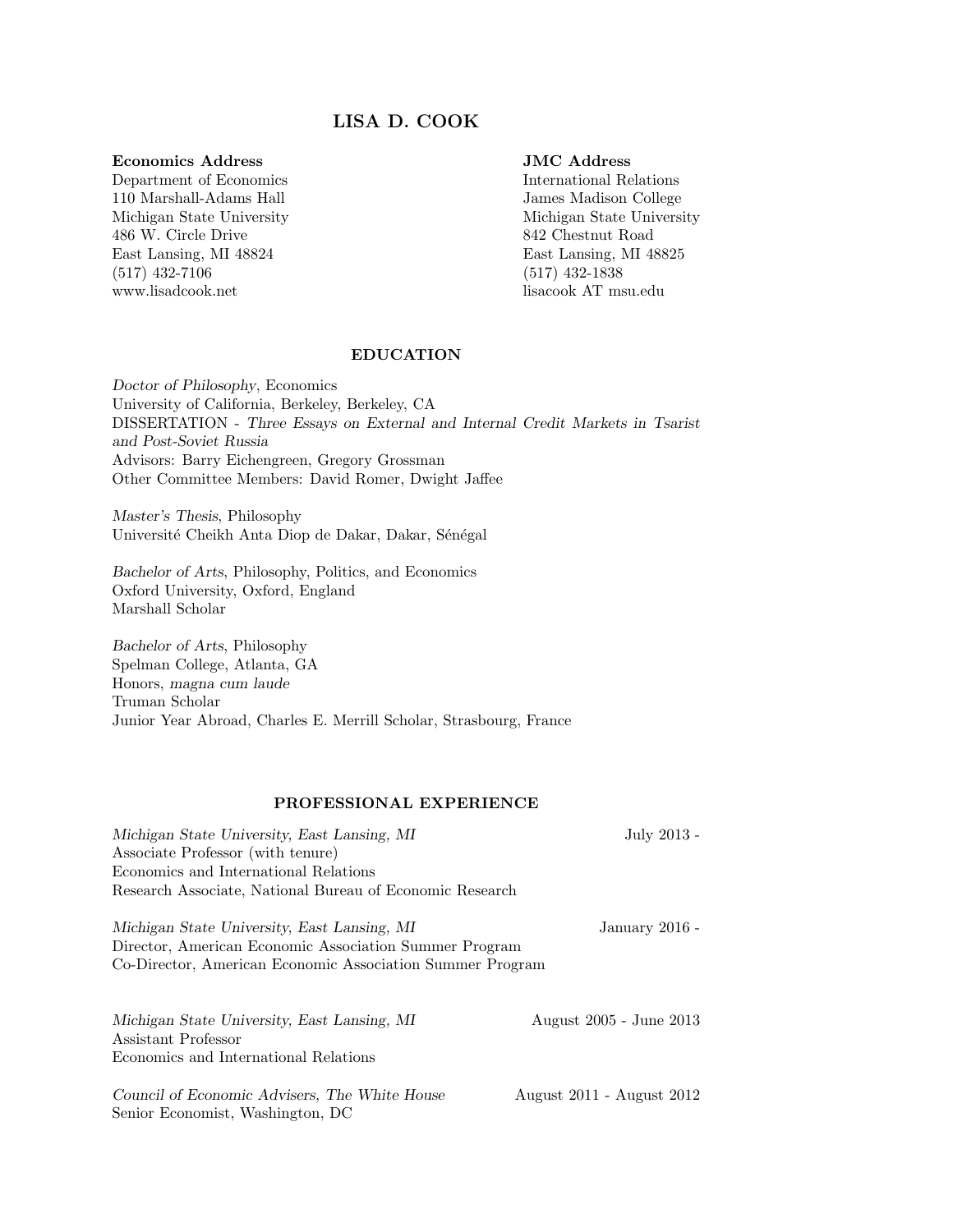International Finance, Entrepreneurship, Innovation

Stanford University, Stanford, CA September 2002 - July 2005 National Fellow, Research Fellow Hoover Institution

Harvard University, Cambridge, MA August 1997 - August 2002 Visiting Assistant Professor, Kennedy School of Government Deputy Director, Africa Research, Center for International Development Faculty, "Making Markets Work," Harvard Business School

U.S. Treasury Department September 2000 - September 2001 Senior Adviser on Finance and Development Council on Foreign Relations International Affairs Fellow

#### OTHER PROFESSIONAL EXPERIENCE

Internships, Pre- and Post-doctoral Research

- Federal Reserve Banks of Minneapolis, New York, and Philadelphia
- National Bureau of Economic Research, Cambridge, MA
- World Bank, Washington, DC
- Salomon Brothers, New York, NY
- Brookings Institution, Washington, DC
- Lemelson Center for the Study of Invention and Innovation, Smithsonian Institution, Washington, DC
- Institute for the Economy in Transition, Moscow, Russia
- National Poverty Center, Ford School of Public Policy, Ann Arbor, MI

# PUBLICATIONS

- "Dust, Drink, and Divergence," forthcoming Journal of Economic History.
- "Rural Segregation and Racial Violence: Historical Effects of Spatial Racism," with Trevon Logan and John Parman, forthcoming American Journal of Economics and Sociology.
- "Violence, Lynchings, and Economic Activity," Presidential Address accepted for publication, Review of Black Political Economy.
- "Racial Segregation and Southern Lynching," with Trevon Logan and John Parman, NBER Working Paper No. 23813, October 2017, forthcoming Social Science History.
- "The Mortality Consequences of Distinctively Black Names," with Trevon D. Logan and John Parman, Explorations in Economic History, Volume 59(C), pp. 114-125 (January 2016).
- "Violence and Economic Growth: Evidence from African American Patents, 1870- 1940," Journal of Economic Growth, Volume 19, Issue 2 (June 2014), pp. 221-257.
- "Distinctively Black Names in the American Past," with Trevon D. Logan and John Parman, Explorations in Economic History, Volume 53 (July 2014), pp. 64-82.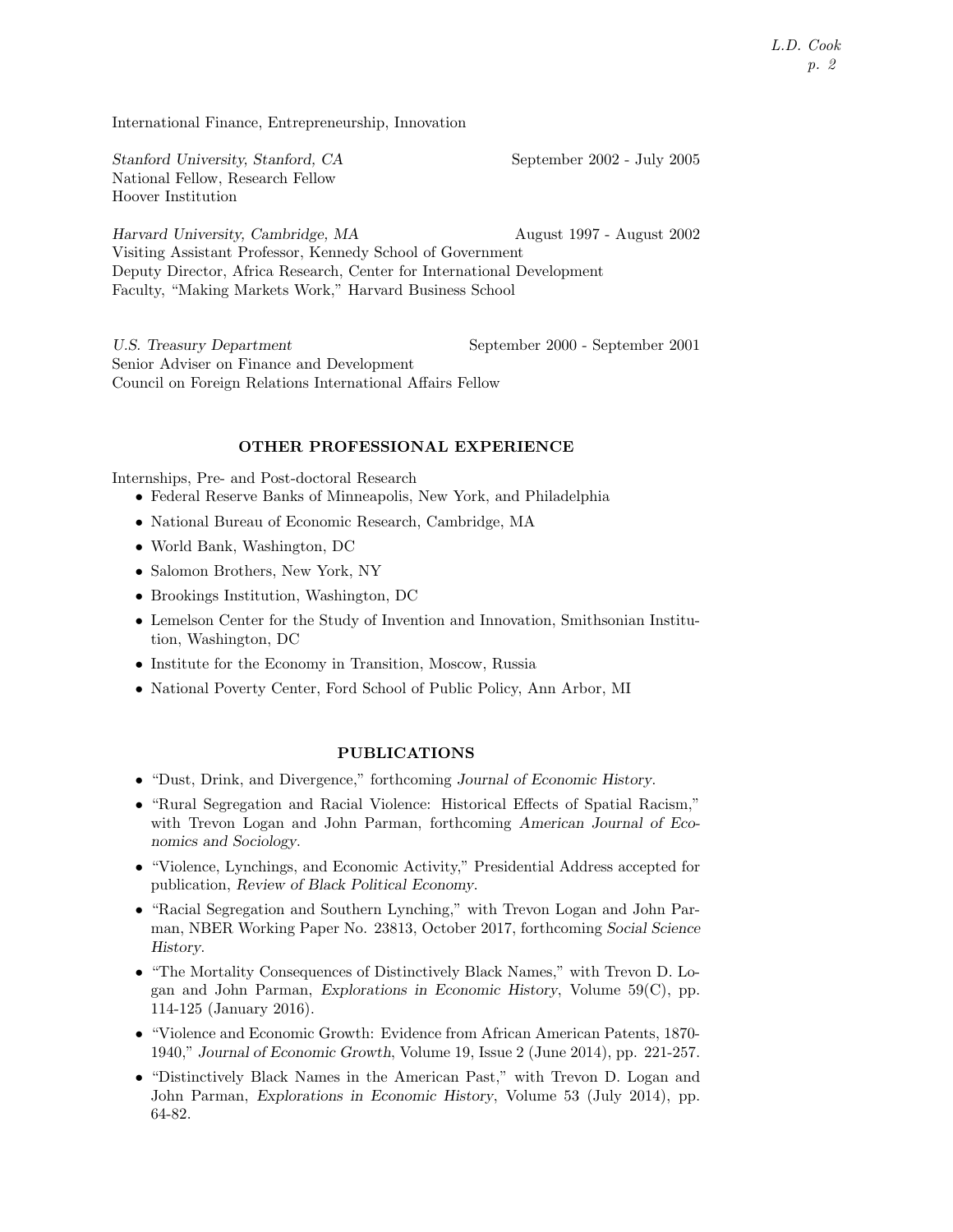- "The Financial and Economic Crisis: Implications for Consumer Finance and for Households in Michigan," 2012, forthcoming, Journal of Consumer Education.
- "Overcoming Discrimination by Consumers during the Age of Segregation: The Example of Garrett Morgan," Business History Review, Volume 86, Issue 2 (Summer 2012).
- "Converging to a National Lynching Database: Recent Developments and the Way Forward," Historical Methods, Volume 45, Issue 2 (March 2012).
- "Inventing Social Capital: Evidence from African American Inventors, 1843-1930," Explorations in Economic History, Volume 48, Issue 4 (December 2011), pp. 507- 518.
- "Metals or Management? Explaining Recent Economic Growth in Africa," American Economic Review, 99(2): 26874 (May 2009), with Laura Beny.
- "Trade Credit and Bank Finance: Financing Small Firms in Russia," Journal of Business Venturing, Volume 14, Numbers 5-6, (1999) pp. 493-518.
- "The Next Battleground in the Terror War," Hoover Digest 2004, No. 1.
- "Now the Hard Part," Hoover Digest 2003, No. 2.

## Working Papers

- "The Mortality Consequences of Distinctively Black Names," with Trevon D. Logan and John Parman, NBER Working Paper No. 21625 (October 2015).
- "A Green Light for Red Patents: New Evidence from Soviet Innovation Abroad, 1933 to 1991," Michigan State University, 2010, revise and resubmit, European Review of Economic History.
- "The Idea Gap in Pink and Black," with Chaleampong Kongchareon, NBER Working Paper No. 16331, September 2010, revise and resubmit.
- "Bad International Relations but More Science? Soviet Technological Spillovers and the Boycott of the 1980 Moscow Olympics," with Maksym Ivanya, Michigan State University, May 2015, under review.
- "A New Geography of Lynching from the New National Lynching Data Set," Michigan State University, October 2013.
- "The Color of Lynching," Michigan State University, presented at the American Economic Association meetings, Chicago, January 2012.
- "Under-adjustment to Extreme Macroeconomic Events? Evidence from Michigan Households during the Great Recession," October 2010.
- "Is Intellectual-Property Protection in Developing Countries and Emerging Markets Driven by Supply or Demand? Evidence from Ethanol Production in Brazil, 1980 to 2008," with Chaleampong Kongchareon, Michigan State University, March 2010.
- "Financial Crisis and Growth in Nigeria: Evidence from the Community Banking System," Stanford University, September 2003.
- "Export Platforms in Tunisia," Center for International Development, Harvard University, June 2000 [Harvard Business School, Making Markets Work].
- "Export Platforms in Ghana," Center for International Development, Harvard University, October 1999 [Harvard Business School, Making Markets Work].

## Book Chapters

• "Unequal Opportunity: The Innovation Gap in Pink and Black," in Hintz, et al., eds., The Innovator Imperative, forthcoming MIT Press.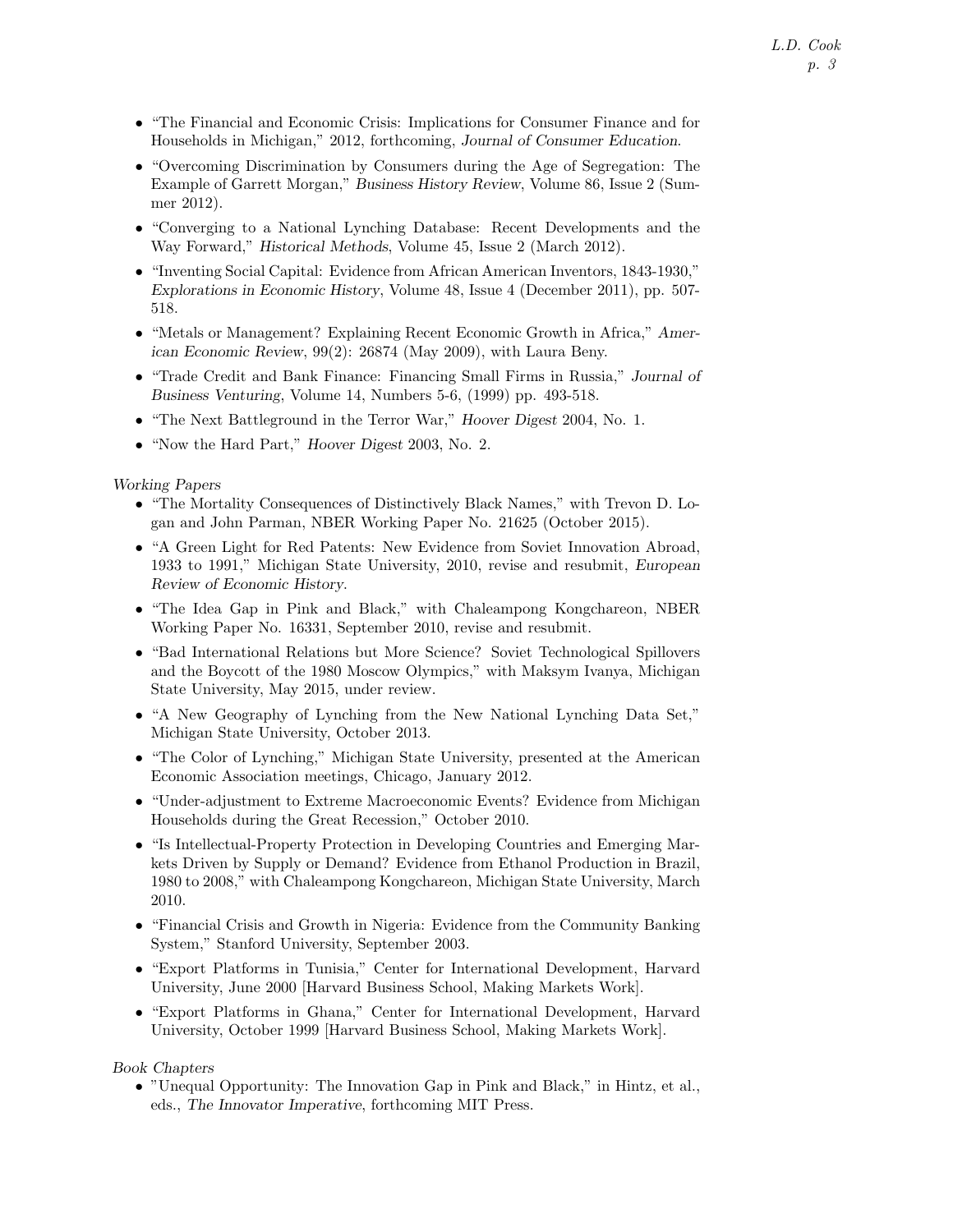- "Were the Nigerian Banking Reforms of 2005 a SuccessAnd for the Poor?" 2016, Sebastian Edwards, Simon Johnson, and David Weil, eds., University of Chicago-NBER African Development Successes.
- "The Euro Area Crisis and Its Implications for the United States," Chapter 5 in Alan Krueger, et al., eds. Economic Report of the President, February 2012.
- "Small Businesses and the Recovery," Chapter 2 in Alan Krueger, et al., eds. Economic Report of the President, February 2012.
- "Were the Nigerian Banking Reforms of 2005 a SuccessAnd for the Poor?" July 2010, NBER African Development Successes Project, NBER Working Paper No. 16890, forthcoming in NBER volume African Development Successes.
- "Patents and Knowledge Spillovers to Developing Countries," in Sisay Asefa, ed., Globalization and International Development: Critical Issues of the 21st Century, 44th Werner-Sichel Lecture Series, W.E. Upjohn Lecture Series. Kalamazoo: Upjohn Institute, 2010.
- "The End of Serfdom in Russia and Lessons for Sudan," chapter in Kwame Anthony Appiah and Martin Bunzl, eds., Buying Freedom: The Ethics and Economics of Slavery, Princeton University Press, 2007.
- "Africa: A Union Open for Growth, Trade, and Business?," Global Competitiveness Report 2002-2003, Oxford University Press, 2003.
- Editor and Lead Author, Africa Competitiveness Report 2000-2001 World Economic Forum, Oxford University Press, 2001.
- "Regional Public Goods in International Assistance" (with Jeffrey Sachs), Global Public Goods, Kaul, ed., Oxford University Press, 1999.

## GRANTS AND AWARDS

- MSU W.E.B. DuBois Society In the Field Award for Impactful Research 2018
- Sigma Xi (Scientific Honor Society) Distinguished Lecturer 2017-2019
- National Science Foundation, American Economic Association Summer Program
- National Science Foundation, "The Idea Gap in Pink and Black," Science of Science Policy Program, 2011-2017; to study educational outcomes and incentives for innovation, including venture-capital funding to account for disparities in innovative outcomes among women and minorities
- National Bureau of Economic Research and the Kauffman Foundation, Innovation Policy and the Economy Small Grant; Visiting Scholar, NBER, January to August 2009; to examine incentives for innovation, including to account for disparities in innovative outcomes among women and minorities
- Institute for Research on Innovation and Science, University of Michigan, "The Idea Gap in Pink and Black"
- National Poverty Center, University of Michigan, Visiting Scholars Program, "Consumer Finance, the Financial Crisis, and the New Poor," May to August 2010; to examine the effects of the Great Recession on U.S. households using Michigan survey data
- National Bureau of Economic Research, "Nigerian Bank Reform and Poverty Alleviation," NBER Africa Successes Project, 2009-2011
- Harvard Business School Alfred Chandler Grant, "Historical Origins of Financial Crises," 2011-2012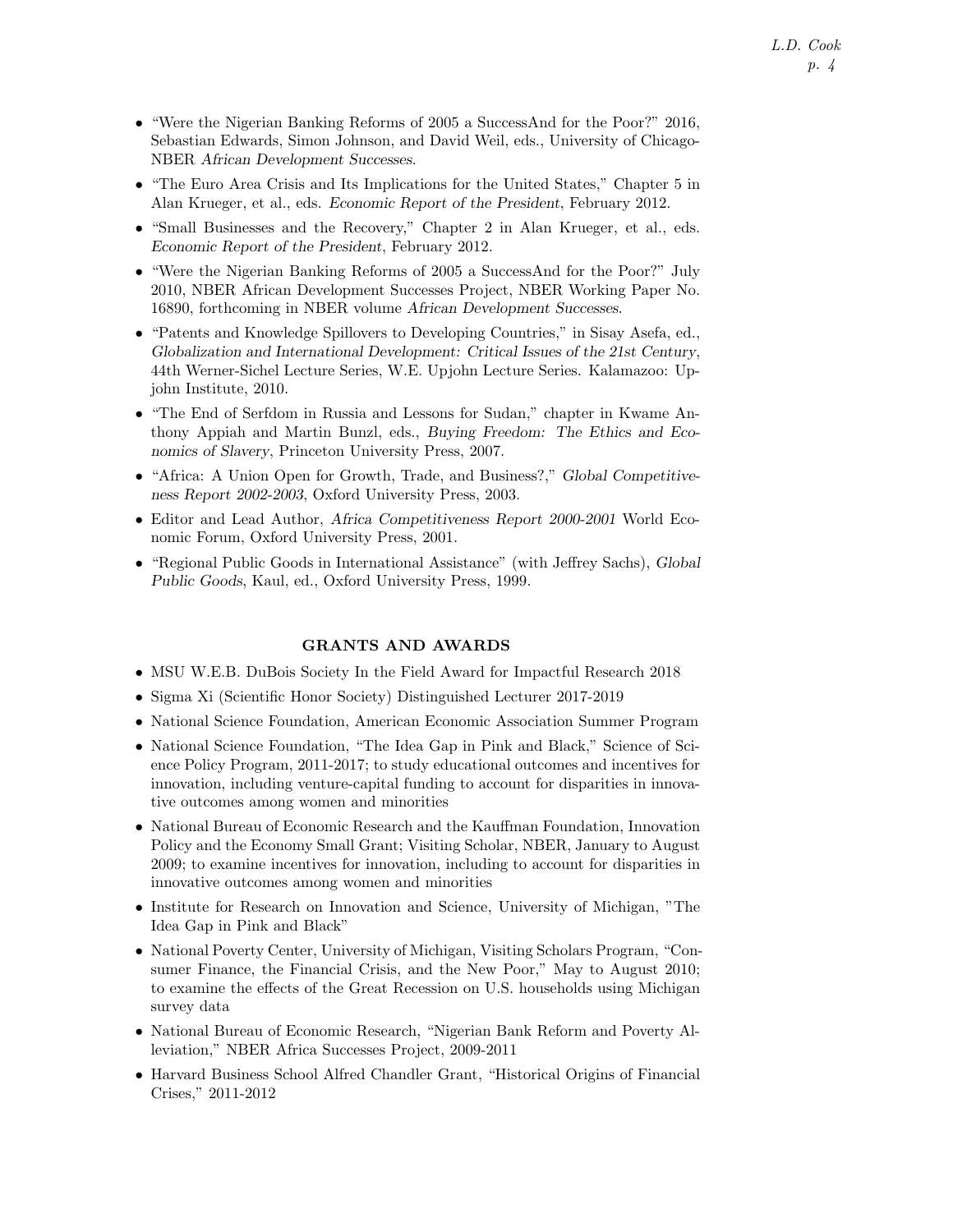- Michigan Initiative for Innovation and Entrepreneurship Grant, Co-PI with Center for Venture Capital, Private Equity, and Entrepreneurial Finance at Broad School of Business
- Institute for Public Policy and Social Research, Michigan State University, Research Grant, 2009-2010; for collection of data and research on Michigan households during the Great Recession
- Vice Chancellor for Research, Michigan State University, Junior Faculty Research Grant
- African Studies Center, Michigan State University, Research and Travel Grants
- Center for International Studies and Programs, Michigan State University, Research and Travel Grants
- Center for Russian, European, and Eurasian Studies, Michigan State University, Research and Travel Grants
- Center for Gender in the Global Context, Michigan State University, Curriculum Development Grant
- W.E.B. DuBois Society In the Field (Scholarship and Impact) Award, MSU

## Prior to 2009:

- Marshall Scholarship, Oxford University
- Economic History Association, Arthur M. Cole Grant
- National (Post-Doctoral) Fellowship, Hoover Institution, Stanford University
- National Science Foundation, Graduate Education
- Ford Foundation (West Africa), Banking for the Poor
- Council on Foreign Relations International Affairs (Post-Doctoral) Fellowship
- Harvard Institute for International Development (HIID) Post-Doctoral Fellowship
- American Economic Association Summer Research and Training Opportunity
- American Economic Association/Federal Reserve Bank of New York, Graduate Summer Research Fellowship
- Social Science Research Council Workshop in Transition, Graduate Summer Research Fellowship
- Harry S. Truman Foundation Scholarship
- Harry S. Truman Foundation Public Service Award
- Charles E. Merrill Study Abroad Fellowship, Spelman College

## PROFESSIONAL MEMBERSHIPS AND AFFILIATIONS

- President, National Economic Association (2015-2016)
- Research Associate, National Bureau of Economic Research
- Member, American Economic Association Committee on Equity, Diversity, and Professional Conduct
- Member, National Council, Inter-University Consortium for Political and Social Research (ICPSR)
- American Economic Association
- Economic History Association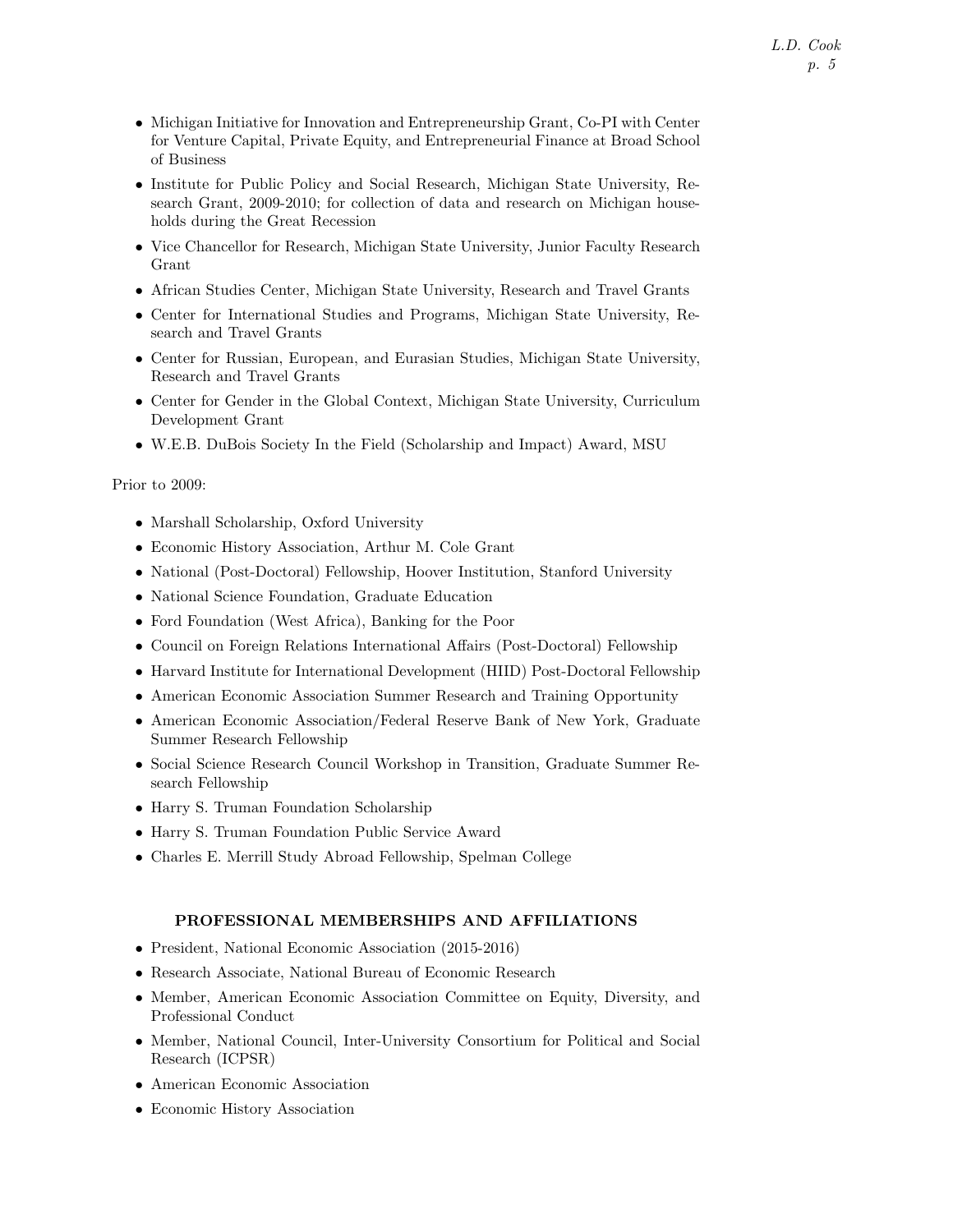- Council on Foreign Relations
- W.E.B. DuBois Institute, Harvard University, Non-Resident Fellow

# OTHER ACTIVITIES

- Senior Economist, Council of Economic Advisers, The White House, 2011-2012
- Sigma Xi (Scientific Research Society) Distinguished Lecturer, 2017-2019
- Senior Scholar, Opportunity and Inclusive Growth Institute, Federal Reserve Bank of Minneapolis
- Member, Advisory Board, Opportunity and Inclusive Growth Institute, Federal Reserve Bank of Minneapolis
- Member, AEA Committee on Equity, Diversity, and Professional Conduct
- Adjunct Research Associate Professor, University of Michigan, Institute for Research on Innovation and Science
- Chair and Member, EHA Representative, NASA Committee, American History Association
- Chair, EHA Nevins Dissertation Prize Committee
- Member, Rhonda Williams Prize Selection Committee, IAFFE
- Member, Research Advisory Board, Washington Center for Equitable Growth
- Member, Advisory Board, Smithsonian Institution, Lemelson Center for the Study of Invention and Innovation
- Board of Editors, Journal of Economic Literature
- Editorial Board, Journal of Economic History
- Referee: Review of Economic Studies, Journal of Economic Growth, Journal of Economic History, Explorations in Economic History, Oxford Economic Papers, Feminist Economics, Review of Black Political Economy
- Reviewer: MacArthur Foundation 100&Change Competition, National Science Foundation (various programs and panels), Cambridge University Press, MIT Press, Addison-Wesley Publishing, Routledge Publishing
- Obama Presidential Transition Team, Economics and International Trade; Team Leader, World Bank Agency Review, and Co-Team Leader, International Affairs, Treasury Department Agency Review
- Board of Directors, Roosevelt Institution, New York, NY
- Board of Directors, University Musical Society, University of Michigan, Ann Arbor, MI
- Marshall, Gates Cambridge Trust, and Harry S. Truman Scholarship Regional and National Selection Panels
- Spelman College Board of Trustees
- Coach and Player, Five-on-Five Basketball Tournament winning team, James Madison College, Michigan State University (Spring 2010)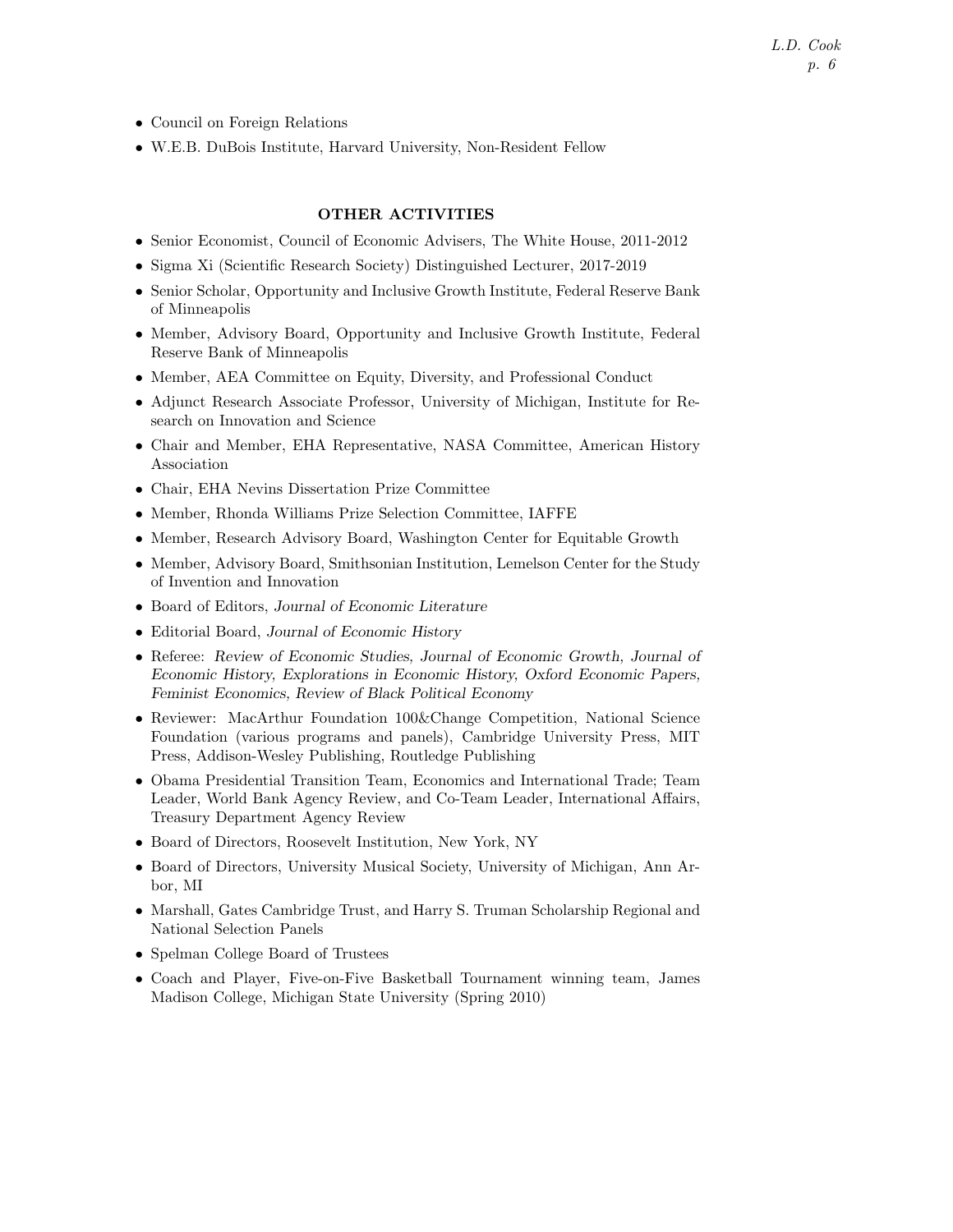# L.D. Cook p. 7

#### COURSES TAUGHT

- Macroeconomics (graduate and undergraduate)
- Development (graduate and undergraduate)
- Development and Africa (graduate and undergraduate)
- Finance and Public Policy (graduate)
- Research Methods in Economics (graduate)
- Quantitative Methods (undergraduate)
- Policy Evaluation (undergraduate)
- Economics of Baseball (undergraduate)
- Political Economy of New Capitalism (undergraduate)
- International Economic Relations (undergraduate)

#### LANGUAGES

- English
- French
- Latin
- Russian
- Spanish
- Wolof

#### SELECTED MEDIA AND OTHER APPEARANCES OR MENTIONS

• Congressional Testimony: "U.S. Africa Trade Relations: Creating a Platform for Economic Growth," Joint Hearing of the Subcommittee on Commerce, Trade, and Consumer Protection of the Committee on Energy and Commerce and the Subcommittee on Africa and Global Health of the Committee on Foreign Affairs, June 24, 2009 [based on American Economic Review (2009) article with Laura Beny]

"The Financial Choice Act of 2017," Hearing of the House Financial Services Committee, April 26, 2017

- "Black names: Past, present, and future," with Trevon D. Logan and John Parman, Vox, (CEPR's Policy Portal), November 13, 2015.
- World Economic Forum, Presenter, Competitiveness, January/February 2002.
- "Consumer Finance and Households in Michigan During the Great Recession," Family Impact Seminar for State Legislators, Michigan State Capitol (Lansing), 2009
- Contributor, MSNBC, "Melissa Harris-Perry Show," "The Reid Report," "AM Joy"
- Guest, PBS, "Making \$ense with Paul Solman," NewsHour
- Guest, BET "Tavis Smiley Show" (debt relief for poor and African countries), Washington, DC
- Guest Columnist, Detroit Free Press
- NPR, "Morning Edition" (Diversity in the innovation economy)